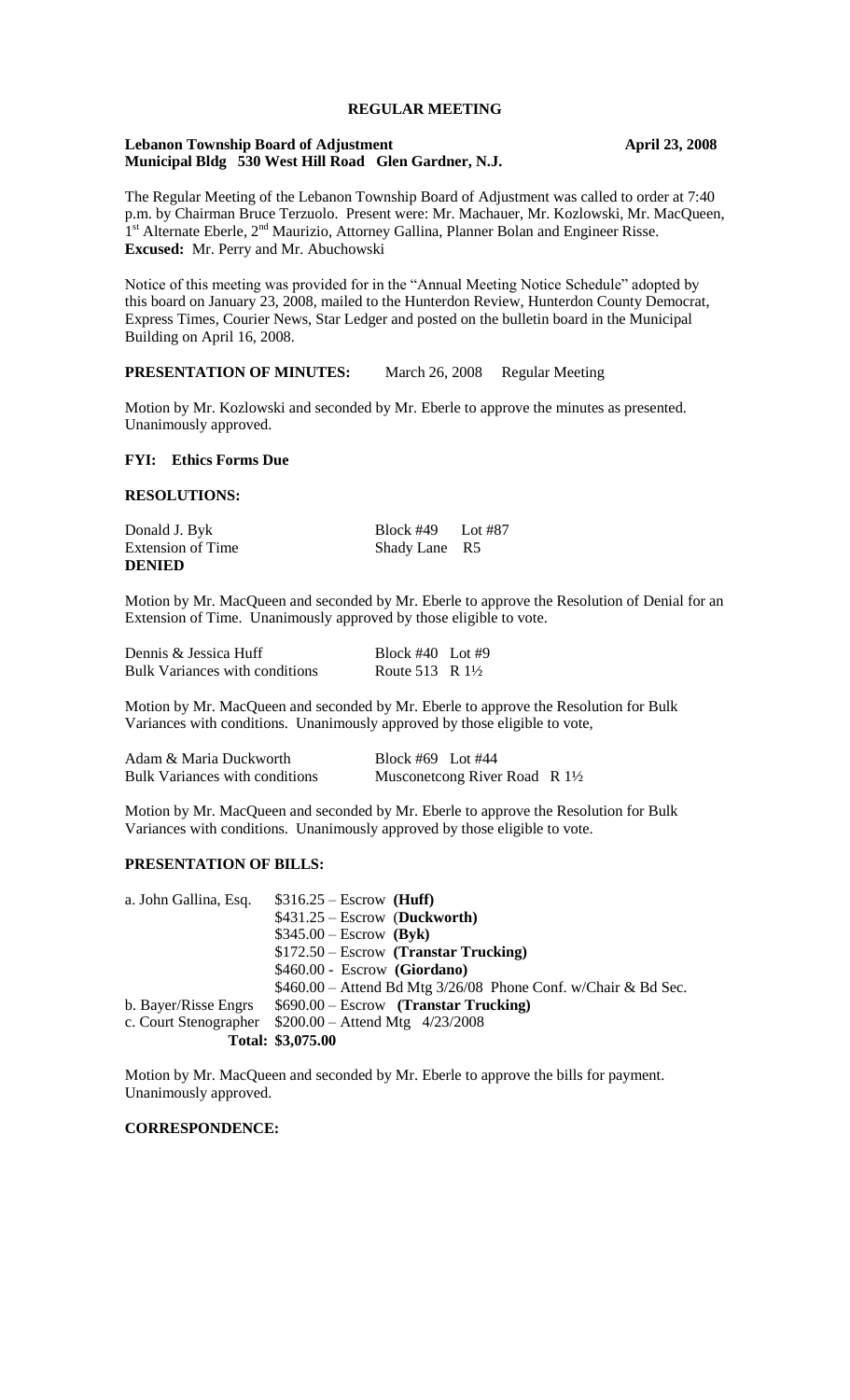# **Lebanon Township Board of Adjustment April 23, 2008 Page 2**

# **ITEM FOR DISCUSSION:**

#### a**. Annual Report 2007 – Planner Bolan**

Planner Bolan reviewed for the board the draft of the Annual Report. In the report are carry-over recommendations from the previous year. Planner Bolan referred to the ordinance regarding length of time to acquire permits, it states 6 mos. Planner Bolan noted the board has been granting 18 months and the ordinance should be amended to reflect this. The board agreed. At the conclusion of the board's discussion, motion by Mr. MacQueen and seconded by Mr. Kozlowski to approve the 2007 Annual Report and have it forwarded to the Planning Board for their review and consideration. Unanimously approved.

#### **NEW BUSINESS:**

New Hope, Pa 18938

Anthony Giordano Block #57 Lot #38 508 Waterview Place Mountain Top Road RC 71/2

## **PUBLIC HEARING Use Variance/Request for Waivers Relief to have 2 principal structures**

Attorney William Gianos was present to represent the applicant Anthony Giordano. Attorney Gianos stated the applicant is before the board this evening for a (Use) D Variance. The property consists of 60 acres and presently has two principal structures. They would like to replace both houses with larger houses. At this time, Attorney Gallina announced the notices are all in order and the applicant proceed. The following items were marked into evidence: **A1**-Zoning Denial, **A2-**Taxes Paid, **A3-**Certified List of Property Owners, **A4**-Notice to Property Owners, **A5**-POD Slips, **A6**-Affadavit of Proof of Service, **A7-**Notice in Newspaper. The following people were sworn in to give testimony: Board Engineer Steve Risse and applicants professional James Chmielak, P.E. /Planner. Engineer Risse reviewed for the board the waivers that are being requested. At the conclusion of the board's discussion with Engineer Risse, motion by Mr. MacQueen and seconded by Mr. Kozlowski to grant the waivers requested. Unanimously approved.

James Chmielak stated that he is a licensed Engineer and Planner with Engineering and Land Planning Associates of Clinton. Attorney Gianos had Engineer Chmielak give testimony on behalf of the applicant. The following items were marked into evidence: **A8-**Planning Outline of Testimony/Report/Variance Application dated April 18, 2008. **A9-**7 Historic pictures on two boards dated April 23, 2008, **A10-**Survey of property prepared by Robert Ent dated March 5, 2008, **A11**-Site Plan/Variances, Sheet #2 dated March 7, 2008.

Engineer/Planner Chmielak stated the property consists of 60.75 acres in the RC zone with frontage on Mountain Top and Hollow Roads. The property has been an active farm and the 2 houses were originally built in 1735. Back in the 1930's the Symonds family farmed the land. Mr. Giordano purchased the farm in 1982. On the property are a framed garage, barn, Agricultural building and Riding Arena on the northern portion of the property. The tenant dwelling unit is 600 square feet. On Sheet #2 which is the overall Site Plan of the property, is color coded with a 150' wetland buffer being shown which is in compliance with the DEP. There is only 1 well on the property to serve both houses. Each house has it own septic system. Both new houses will have their own well and the main house will have a new septic system. Engineer Chmielak stated that if this application is approved, the applicant will apply to the County Board of Health.

Engineer/Planner Chmielak informed the board that even though the property is in the preservation zone of the Highlands, Highlands's approval is not necessary since Mr. Giordano has owned the property since 1982, prior to the Highlands Act of 2004. Engineer Chmielak stated he spoke to the DEP and they confirmed that Highlands's approval isn't required.

Engineer/Planner Chmielak referred to the Planning Outline, Exhibit **A8,** Section 2 Relief Requested stating they are requesting relief in the form of a "deminimus exception" for water quality treatment of the runoff from the proposed residential driveway areas. This is based on the site topographic site constraints where strict compliance with the DEP BMP manual would result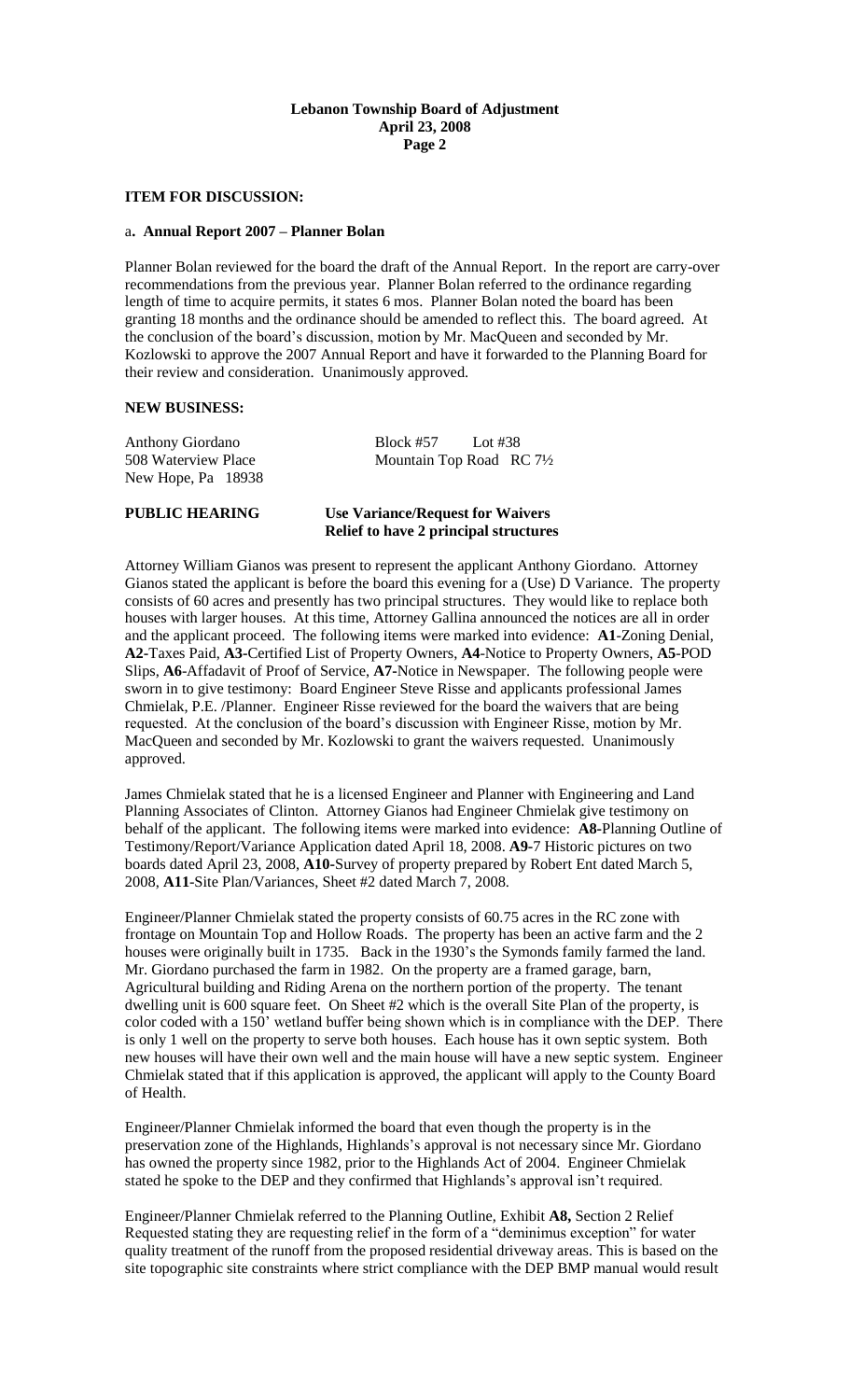## **Lebanon Township Board of Adjustment April 23, 2008 Page 3**

in a hardship. The residential use of the new driveways will not result in an adverse impact on water quality. The proposal does include water quality vegetated filter strips in two areas to treat the water to the maximum extent as shown on the plan. The BMP recommends 95' east strip and 85' west strip and we are providing double the length, which is 160' to achieve a TSS removal rate of close to 80%. The investment in stormwater quantity treatment is included in the form of various dry well systems which are included on the plans.

Regarding Special Reasons, there are three categories of circumstances in which these special reasons can be found, they are: a) the proposed use inherently benefits the public good and has inherent community value, b) where the property owner would suffer undue hardship if compelled to use the property in accordance with the permitted uses in the zone referencing the Medici case. c) where the use would serve the general welfare, because the site is particularly suitable for the proposed use, also referencing the Medici case. Per Planner Chmielak, this application for a Use (D) Variance is applicable to the third category because of the suitability of the site for the proposed residential and farming use. Planner Chmielak stated there are several reasons which support the variance, a) historical and current use as an active farm, b) two residential principal dwellings already exist on the property, c) secluded nature of the developed portion of the property, d) significant existing buffering from adjacent properties, e) proximity to other similar farm properties complementing the local character. Planner Chmielak noted the application furthers the MLUL purpose of providing a healthy blend of agricultural and residential development on this 60 acre property while still respecting the environmental constraints. At the conclusion of Engineer/Planner Chmielak testimony, Chairman Terzuolo asked if the board had questions. There were a few questions from the board. At this time Planner Bolan reviewed for the board his memo. In referencing the outside agencies, Planner Bolan asked if the applicant intended to apply to the DEP for present/absence or determination that you have a 150' buffer are correct and your delineation is correct. Engineer Chmielak stated no. Chairman Terzuolo noted that this hearing is about the tenant dwelling only, eliminate one and there is no application to consider. The only jurisdiction the board has is the second principal structure. Chairman Terzuolo asked that the testimony be limited to just the  $2<sup>nd</sup>$  principal structure.

Attorney Gianos asked to have the Architect sworn in at this time. John P. Wolsteinholme was sworn in. Planner Bolan was also sworn in at this time. Mr. Wolsteinholme stated that the tenant house is 600 square feet and was originally a chicken coop in the 1930's or before. The new structure will be a prefab and including a front porch will be less then 2800 square feet and will be two stories. The new dwelling will be adjacent to the existing cottage. The new second house will have its own well and septic system. At the conclusion of Mr. Wolsteinholme testimony, Chairman Terzuolo asked if the board had any questions of the Architect. There was only one question. Chairman Terzuolo opened the hearing to the public for questions. Zoning Officer John Flemming asked a few questions of the Architect.

Engineer Risse concurred with the applicant's engineer regarding the request for relief from Deminimus Exception. Planner Bolan stated the applicant is requesting a D1 Variance which is a use or principal structure not permitted in the zone. You could also look at this as a D2 Variance which is an expansion of a non-conforming use which is a lesser standard in terms of what the proofs that the applicant has to provide. The Planner's testimony and report amply provides the reasons and 8 purposes that he sighted in terms of the MLUL regarding special reasons. The negative criteria was addressed very well. Planner Bolan did not have a problem with the variances being requested. Chairman Terzuolo asked Attorney Gianos if he had any questions of Planner Bolan or Engineer Risse. The response was no. Chairman Terzuolo opened the hearing to the public for questions. There were none. The hearing was then opened for statements and comments, there were none.

Attorney Gianos gave his summation at this time. Chairman Terzuolo announced that the evidence taking portion of the hearing is now closed. During the board's deliberations, Chairman Terzuolo read into the record the letter from Attorney Gallina. At the conclusion of the board's deliberations, motion by Mr. MacQueen and seconded by Mr. Kozlowski to grant the D Variance with the following conditions:

- a. Plans to be updated accordingly to be consistent with the relief being requested and testimony given.
- b. The new structures to be built per the dimensions shown on the plans per **A11.**